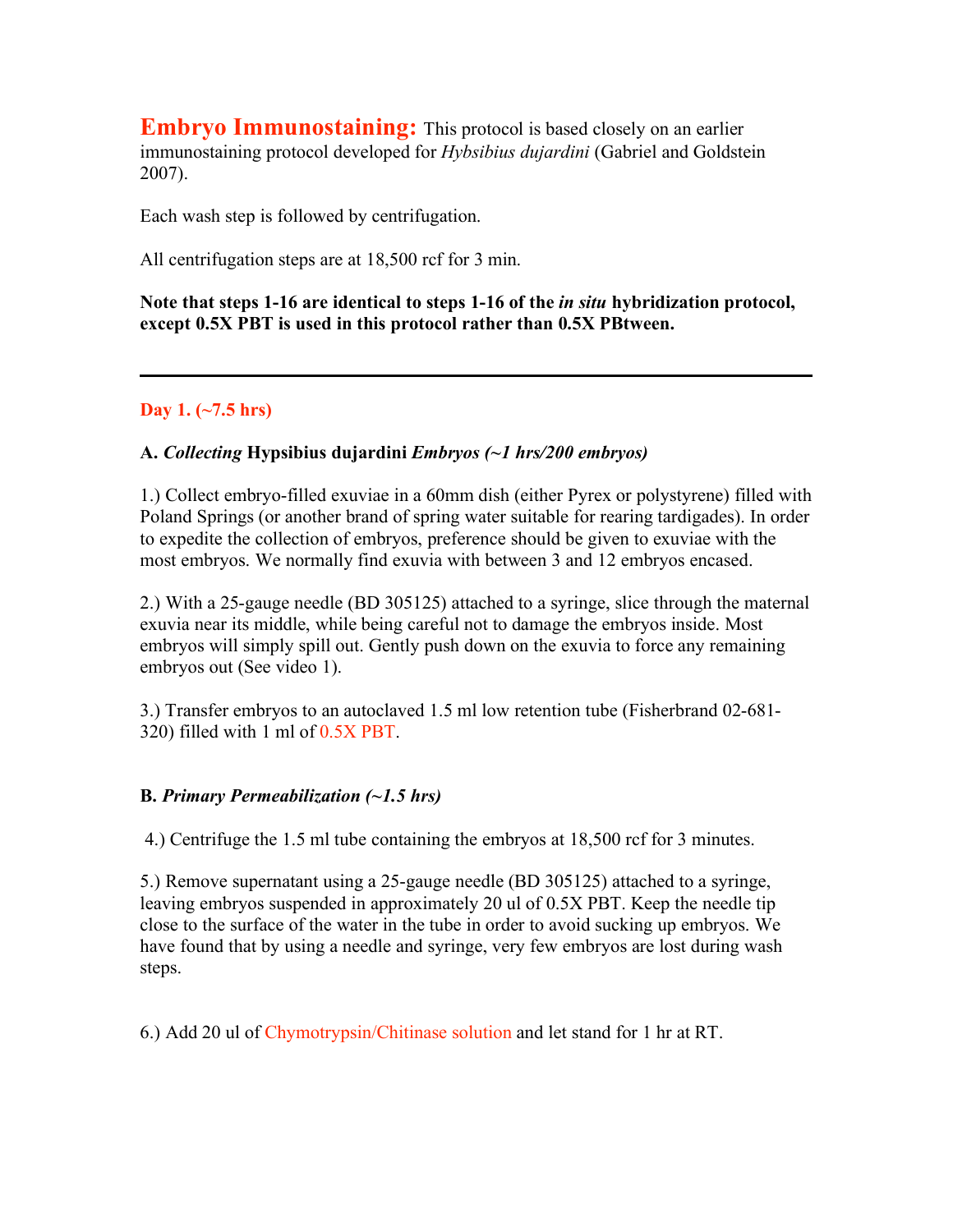7.) Wash 3X-5 min. in 0.5X PBT, centrifuging after each wash and following the procedure from step 5 to remove supernatant, leaving  $\sim$  50 ul of 0.5X PBT in the tube after removal of supernatant.

### **C.** *Methanol Dehydration (~1 hr)*

8.) Centrifuge and remove supernatant, leaving the embryos undisturbed in approximately 20 ul of 0.5X PBT in the bottom of the tube.

9.) Add 1 ml of -20° C 100% MeOH. Manually rock the tube gently a few times to ensure that the embryos are not clumped. Set the tube on its side at 4°C for at least 20 minutes.

10.) Wash 5 min. each in 90%, 70%, and 50% MeOH in 0.5X PBT at RT, centrifuging and removing the supernatant as in step 5. Manually rock the tube gently a few times between washes.

### **D.** *Paraformaldehyde Fixation (~1 hr)*

11.) Remove supernatant leaving ~20 ul of 50% MeOH. Fix at RT for 10 min. in 1 ml of 4% Paraformaldyhyde [750 ul 0.5X PBT, 250 ul 16% PFA (Electron Microscopy Sciences 15700)].

12.) Continue Paraformaldyhyde fixation on ice for 15 min.

13.) Wash 5X-5 min. in 0.5X PBT, centrifuging after each wash.

### **E.** *Secondary Permeabilization (1 hr/ 30 embryos)*

14.) After the final wash, centrifuge the embryos at 18,500 rcf for 3 min. Pull the embryos out of the 1.5 ml tube using an autoclaved 9" glass Pasteur pipette (Fisherbrand 13-678-20C). So as to not lose embryos in the pipette, be careful to not suck embryos up past the pipette's narrower tip. Expel the embryos into a 60 mm dish filled halfway with 0.5X PBT.

15.) With the sharp edge of a 25-gauge needle (BD 305125) attached to a syringe, gently scratch at the outer most surface of the embryo. When the eggshell has been penetrated, a space between the embryo and eggshell will become apparent as buffer flows in (See video 2). At this point, stop so as to prevent damage. Usually, the embryo will slowly fall out of the eggshell, but as long as the eggshell has been penetrated, the embryo will be permeable to antibodies.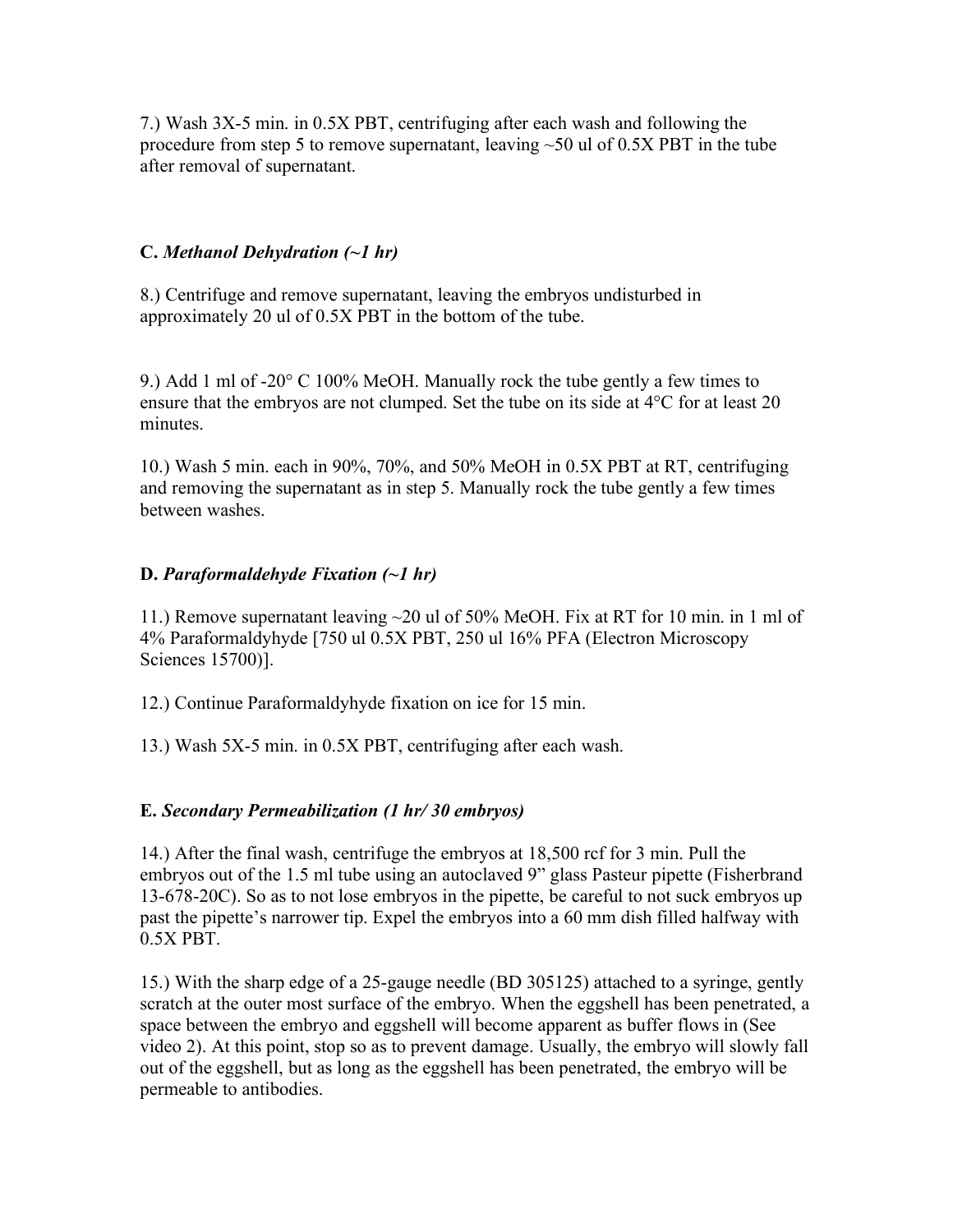16.) Recollect embryos in a 1.5 ml tube of 0.5X PBT.

### **F.** *Blocking (~1 hr)*

17.) Centrifuge and remove supernatant, leaving ~20 ul of 0.5X PBT.

18.) Add 1 ml of blocking buffer and leave at RT for 1 hr.

**G.** *Primary Antibody* (The volumes used in steps18 and 19 are antibody specific.)

19.) Centrifuge and remove supernatant, leaving an appropriate volume for diluting the antibody. For experiments including either a cross-reactive mouse anti-histone monoclonal primary antibody (Chemicon, MAB052) or a cross-reactive mouse anti-RNA Polymerase II monoclonal antibody (Covance, MMS-1), we left a volume of 500 ul of blocking buffer.

20.) Add appropriate volume of primary antibody and incubate at 4°C overnight. [For both of the primary antibodies mentioned above, we added 1 ul of antibody to the 500 ul of blocking buffer in the 1.5 ml tube with embryos.] Rock the tubes gently a few times to ensure that the primary antibody and embryos are adequately mixed, and leave the tube on its side, so that embryos do not become clumped.

## **Day 2 (2 hrs)**

### **H.** *Secondary Antibody (2 hrs)*

21.) Wash 3 X 5 min, then 2 X 20 min in 0.5X PBT, centrifuging and removing supernatant as above after each step.

22.) Add 1 ul of fluorescently-labeled secondary antibody to embryos in  $\sim$ 200 ul of 0.5X PBT and leave in the dark for 1 hour at RT. Make sure to rock gently a few times to ensure that the primary antibody and embryos are adequately mixed, and leave the tube on its side, so that embryos do not become clumped.

23.) Wash 3 X 5 min in 0.5X PBT and mount on microscope slides using Fluoromount-G (SouthernBiotech 0100-01) or another appropriate mounting medium.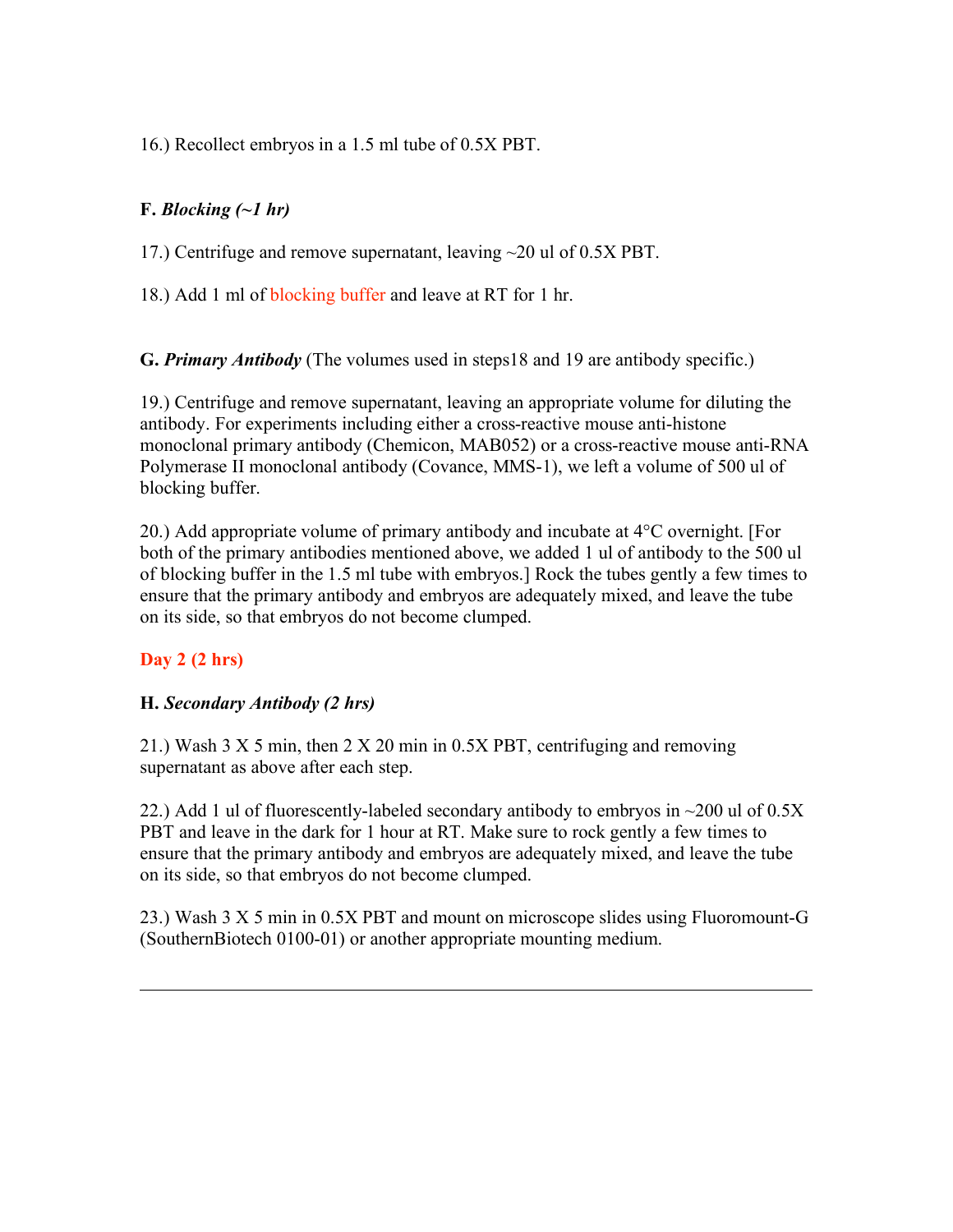## *Reagents*

| 10X PBS (store at room temp)                                                       |                                                                      |  |  |
|------------------------------------------------------------------------------------|----------------------------------------------------------------------|--|--|
| ddH <sub>2</sub> O                                                                 | 750 ml                                                               |  |  |
| $NaH_2PO_4$                                                                        | 2.56 g                                                               |  |  |
| Na <sub>2</sub> H PO <sub>4</sub>                                                  | 11.94 g                                                              |  |  |
| <b>NaCl</b>                                                                        | 102.2 g                                                              |  |  |
| Adjust pH to 7.4 with HCl, fill to $1 L$ with $ddH_2O$ , and autoclave.            |                                                                      |  |  |
| <b>Final volume</b>                                                                | 1 <sub>L</sub>                                                       |  |  |
| 0.5X PBT (store at room temp)<br>10X PBS<br>10% Triton X-100<br>ddH <sub>2</sub> O | $2.5$ ml<br>500 ul<br>47 ml                                          |  |  |
| <b>Final volume</b>                                                                | 50 ml                                                                |  |  |
|                                                                                    |                                                                      |  |  |
|                                                                                    | Chymotrypsin/Chitinase solution (store at $4^{\circ}$ C in the dark) |  |  |
| Chitinase (Sigma-Aldrich C6137)                                                    | $50 \text{ mg}$                                                      |  |  |

Chymotrypsin (Sigma-Aldrich C4129) 15 mg 50 mM potassium phospate buffer (pH 6.0) 1 ml **Final volume ~1 ml**

| 0.011111            | .            |
|---------------------|--------------|
| <b>Final volume</b> | $\sim$ 50 ml |
|                     |              |
|                     |              |

**Blocking buffer (store at 4°C)**

Bovine Serum Albumin Fraction V, protease-free (Roche 03117332001) 5 g  $0.5X$  PBT  $50$  ml

# *Work Cited*

Gabriel WN, Goldstein B. 2007. *Dev Genes Evol* **217**(6):421-33.

**Video 1 Caption:** This recording shows the dissection of a maternal exuvia containing four embryos. At 3 seconds, the exuvia is cut open, using a slicing motion and the sharp edge of a 25-gauge needle (BD 305125) attached to a syringe. The middle region of the exuvia, between the  $2<sup>nd</sup>$  and  $3<sup>rd</sup>$  embryos, was targeted. At 4 seconds, the first embryo spills out of the exuvia. By gently pushing against the other embryos, they are also forced out of the opening in the exuvia.

**Video 2 Caption:** This recording shows an embryo being dissected out of its eggshell. Using the sharp end of a 25-gauge needle (BD 305125), the surface of the